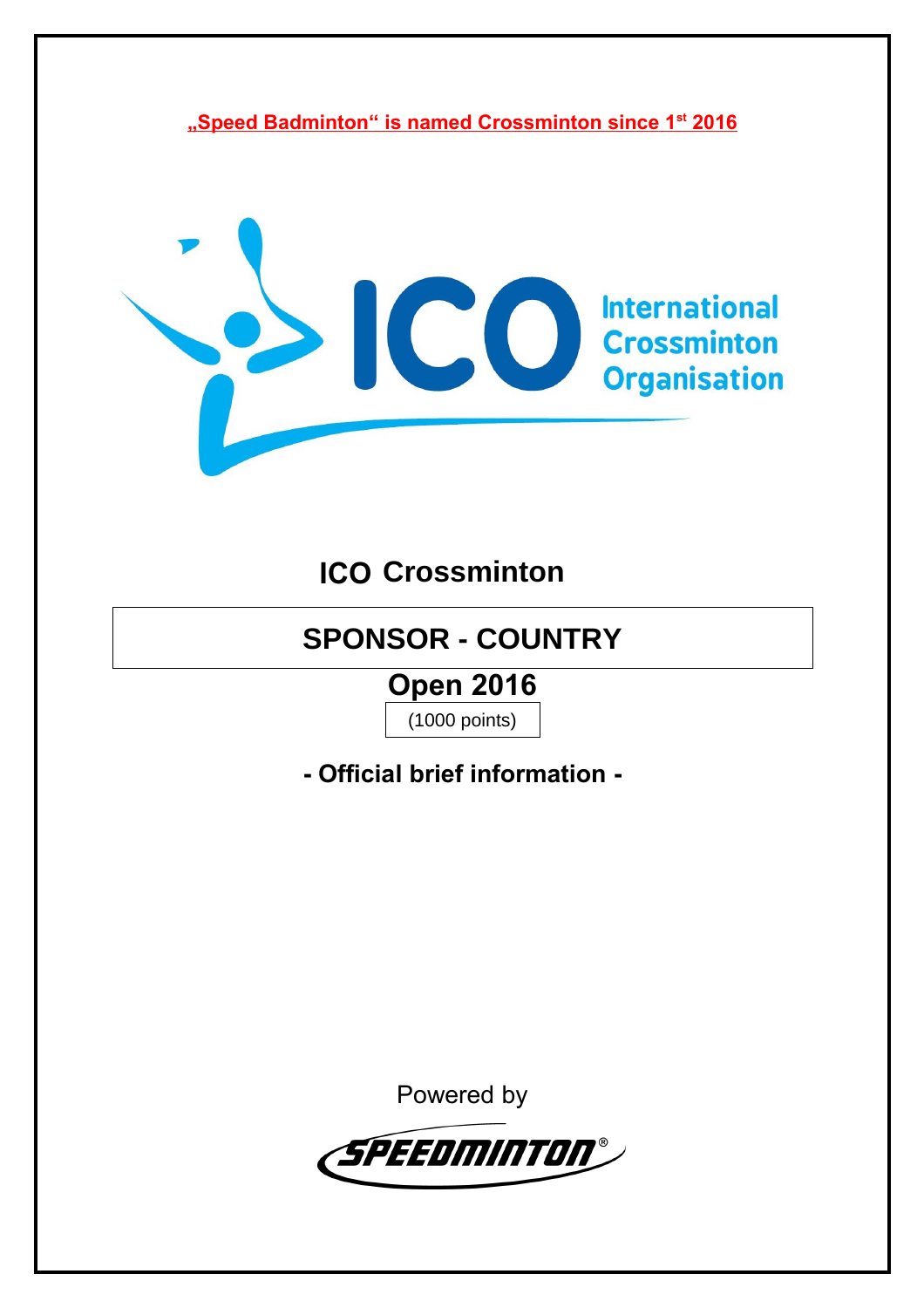| Organiser:                 | F.e.: German Crossminton Federation           |
|----------------------------|-----------------------------------------------|
| Supported by:              | Speedminton Germany,                          |
| Venue:                     | <b>Address</b>                                |
|                            | (can be found by a navigation system)         |
| Date:                      | XX.XX.XXXX                                    |
| Competition:               | <b>Singles</b>                                |
| <b>Official Divisions:</b> | Official ICO singles divisions:               |
|                            | $\boxtimes$ Female singles                    |
|                            | $\boxtimes$ Open singles (all genders, mixed) |
|                            | Male singles: Seniors 40+                     |
|                            | $\boxtimes$ Male singles: Seniors 50+         |
|                            | $\boxtimes$ Female singles: Seniors 35+       |
|                            | $\boxtimes$ Female singles: Juniors U18       |
|                            | $\boxtimes$ Male singles: Juniors U18         |
|                            | $\boxtimes$ Female singles: Juniors U14       |
|                            | $\boxtimes$ Male singles: Juniors U14         |
|                            | $\boxtimes$ Female singles: Juniors U12       |
|                            | $\boxtimes$ Male singles: Juniors U12         |
|                            | Official ICO doubles divisions:               |
|                            | Open doubles (all genders)                    |
|                            | Mix doubles (one male, one female player)     |
|                            | Female doubles                                |
|                            | Female doubles: Juniors U18                   |
|                            | Male doubles: Juniors U18                     |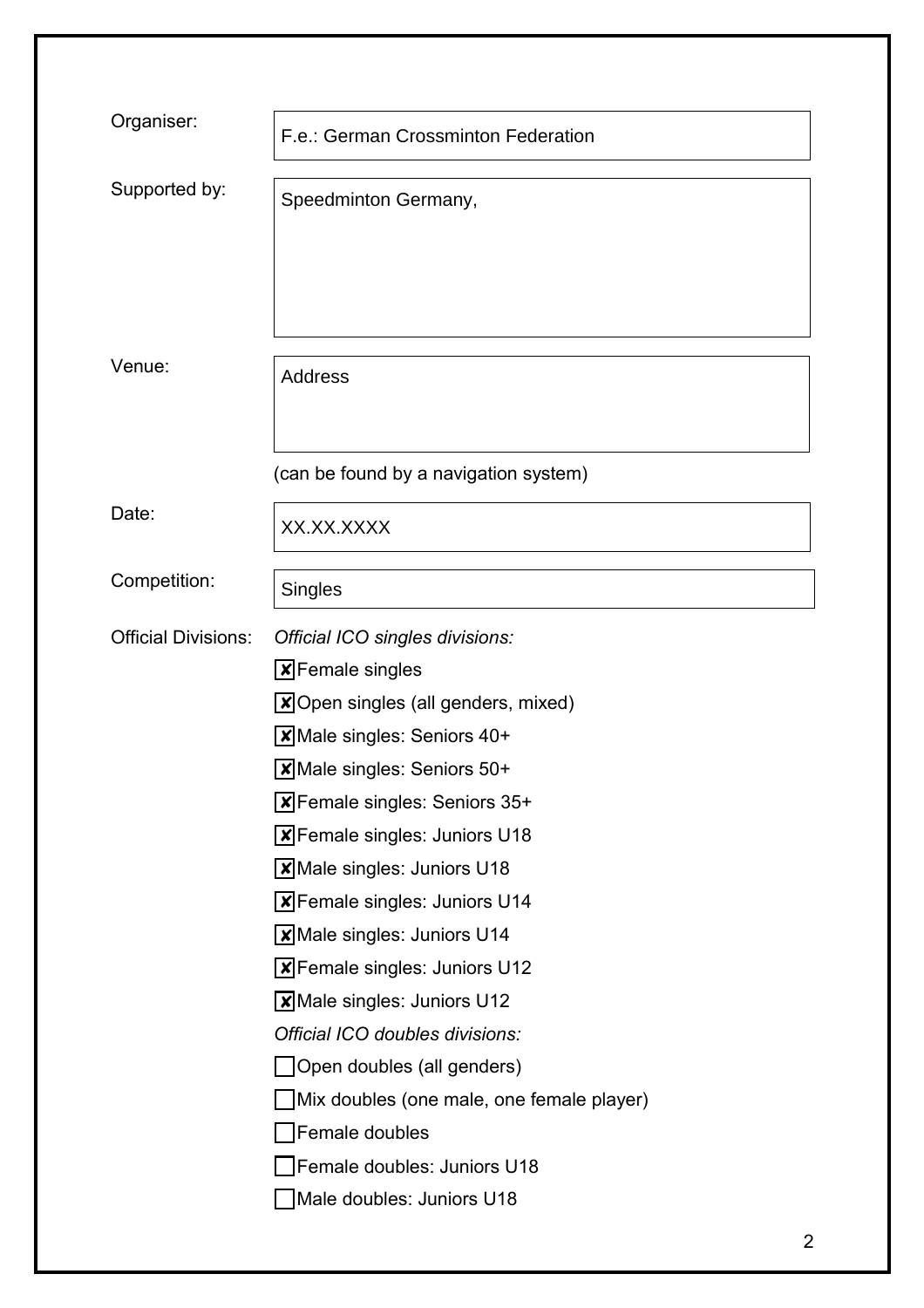| Additional<br>divisions and<br>information: | Additional divisions (not official $\rightarrow$ No points for the rankings!):<br>All adult division will be played if eight participants have signed<br>in, juniors from 4 participants                                                                                                                                                                                                                                                                                                                                                                                                                                                                                                                                                                                                                                                                                                                          |
|---------------------------------------------|-------------------------------------------------------------------------------------------------------------------------------------------------------------------------------------------------------------------------------------------------------------------------------------------------------------------------------------------------------------------------------------------------------------------------------------------------------------------------------------------------------------------------------------------------------------------------------------------------------------------------------------------------------------------------------------------------------------------------------------------------------------------------------------------------------------------------------------------------------------------------------------------------------------------|
| Participation<br>requirements:              | Limited or unlimited (total number of players)?<br>If participants are limited:<br>For 1000 & 500 points tournaments the participation will be<br>decided by ICO ranking position and official deadlines.<br>For 250 points tournaments the organizer can choose between<br>ranking position or registration time:<br>Ranking position:  <br>Registration time: $\Box$<br>Participants can only play in one of the mentioned single<br>divisions and in only one of the mentioned double divisions.<br>The player must be a member of an official ICO institution and<br>must be registered in the tournament system.<br>Players have to wear shirts with name & country during all<br>matches (For masters TM) respectively during semi finals (for<br>international TM)!<br>By registration players release personal video- and photo rights<br>to the organizer, contract partners and the main organisations. |
| Speeders:                                   | 2016 Match- & Fun Speeder <sup>®</sup> from Speedminton <sup>®</sup>                                                                                                                                                                                                                                                                                                                                                                                                                                                                                                                                                                                                                                                                                                                                                                                                                                              |
| Surface:                                    | Outdoor, indoor, surfaces?                                                                                                                                                                                                                                                                                                                                                                                                                                                                                                                                                                                                                                                                                                                                                                                                                                                                                        |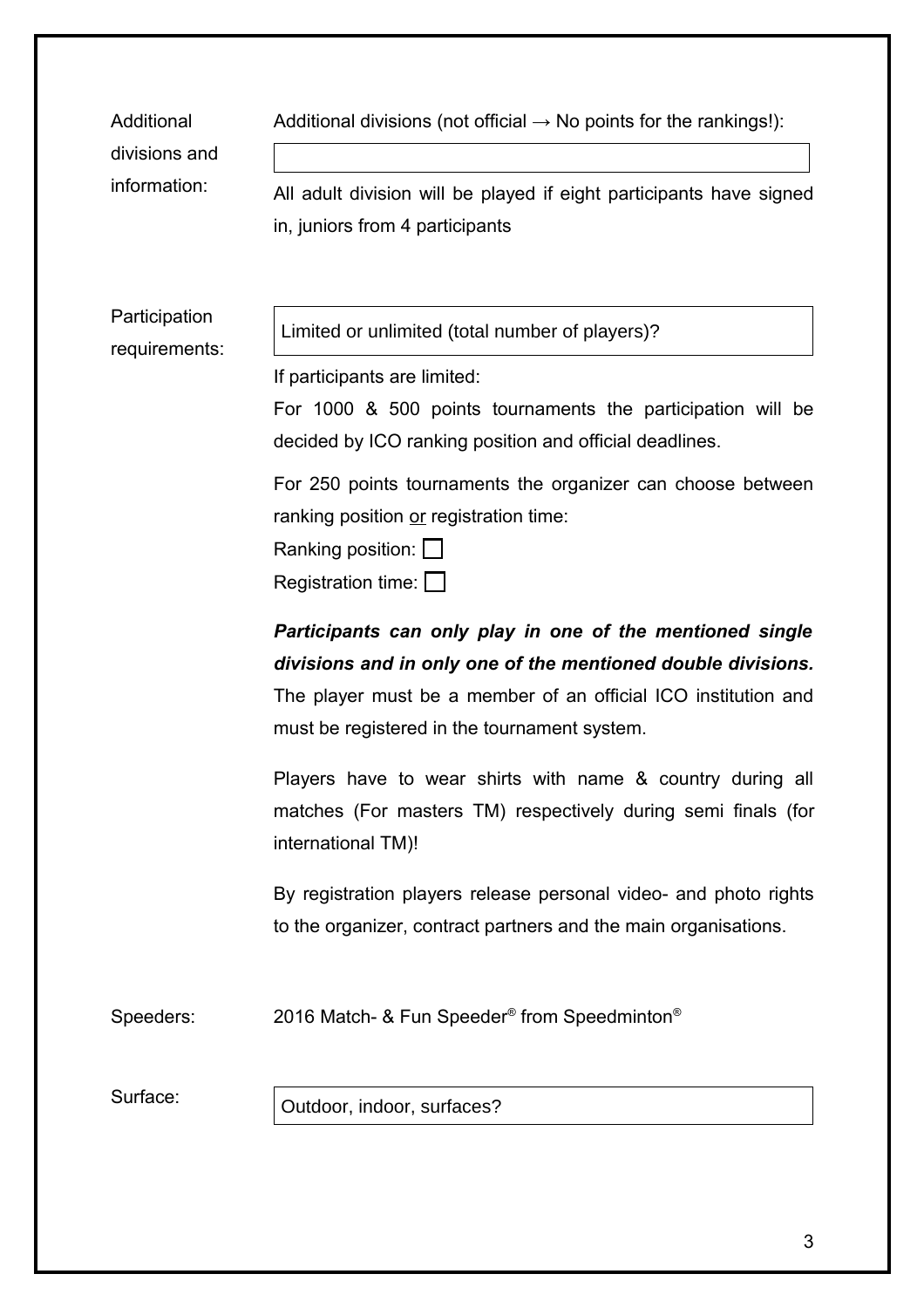| Deadlines: | Seeding deadline (8 days before):                                                                                                                                                                                   |
|------------|---------------------------------------------------------------------------------------------------------------------------------------------------------------------------------------------------------------------|
|            | XX.XX.XXXX                                                                                                                                                                                                          |
|            | Registry & Payment Deadline (last date the receipt of payment<br>must be confirmed) (14 days before):<br>XX.XX.XXXX                                                                                                 |
|            | No-Return Deadline (if overrun before cancellation: the player lost all games and gets<br>"100" minus points for the ICO ranking, the organiser has no obligation to return the fee)<br>(8 days before): XX.XX.XXXX |
| Fee:       | Fee for 1 adult division: XXXXX Euro                                                                                                                                                                                |
|            | Fee for 1 U18 division: XXXXX Euro                                                                                                                                                                                  |
|            | Fee for 2 divisions – adult player: $ $ XXXXX Euro                                                                                                                                                                  |
|            | Fee for 2 divisions - U18 player: XXXXX Euro                                                                                                                                                                        |
|            | Fee includes: 2,50€ per player for the ICO!                                                                                                                                                                         |
|            | Also included:                                                                                                                                                                                                      |
|            | The participation must be on the mentioned bank account in time                                                                                                                                                     |
|            | (see payment deadline).                                                                                                                                                                                             |
|            | Bank account holder:                                                                                                                                                                                                |
|            | Bank:                                                                                                                                                                                                               |
|            | IBAN:                                                                                                                                                                                                               |
|            | BIC:                                                                                                                                                                                                                |
|            | Reason for payment:                                                                                                                                                                                                 |
|            | Tournament name, Full name of players (+ divisions!)                                                                                                                                                                |
|            |                                                                                                                                                                                                                     |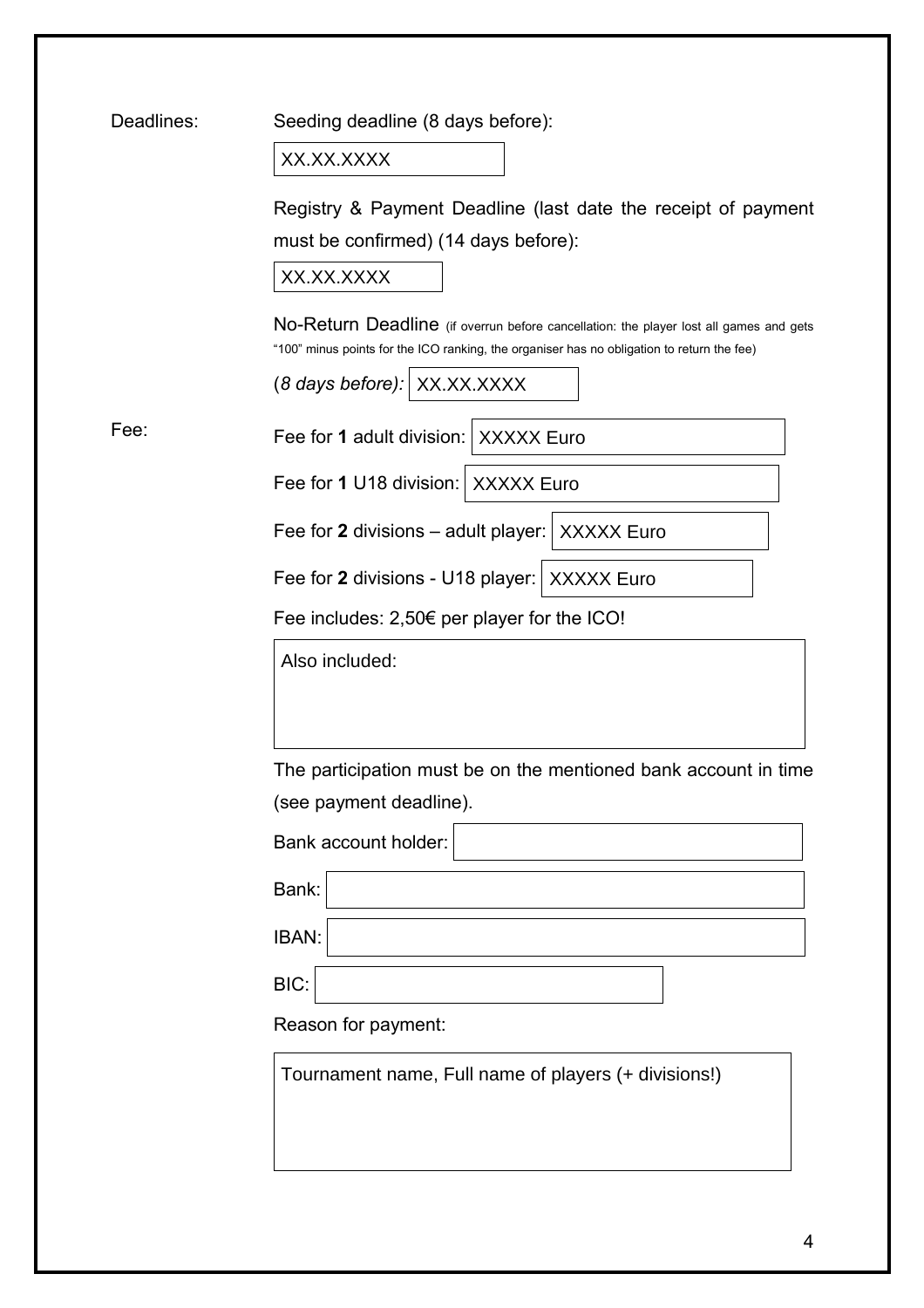| Sign in time:                             | XX.XX.XXXX<br>Time: XX:XX<br>Date:                                                                                                                        |
|-------------------------------------------|-----------------------------------------------------------------------------------------------------------------------------------------------------------|
| Prizes:                                   | Winner points for the official ICO ranking: 1000 points<br>Certificates (signed by organizer)<br>Additional:<br>Prize money:                              |
| Registration &<br>further<br>information: | Registration on www.crossminton.org (via the Ophardt system).<br>Direct link to the tournament software: HERE!<br>Further information are also available: |
|                                           | Registration is completed only if the fee was transferred within<br>the payment period (payment deadline).                                                |
| Competition<br>regulations:               | Rules and standards of the ICO 2015 for Crossminton are<br>effective.<br>Rules can be downloaded on www.crossminton.org.                                  |
| Tournament<br>officials:                  | Names:<br>Mail contacts:<br>Phone numbers:                                                                                                                |
| Head umpire:                              | Name:<br>Mail contact:<br>Phone number:<br>Is the head umpire certificated by the ICO: YES $\Box$ / NO $\Box$                                             |